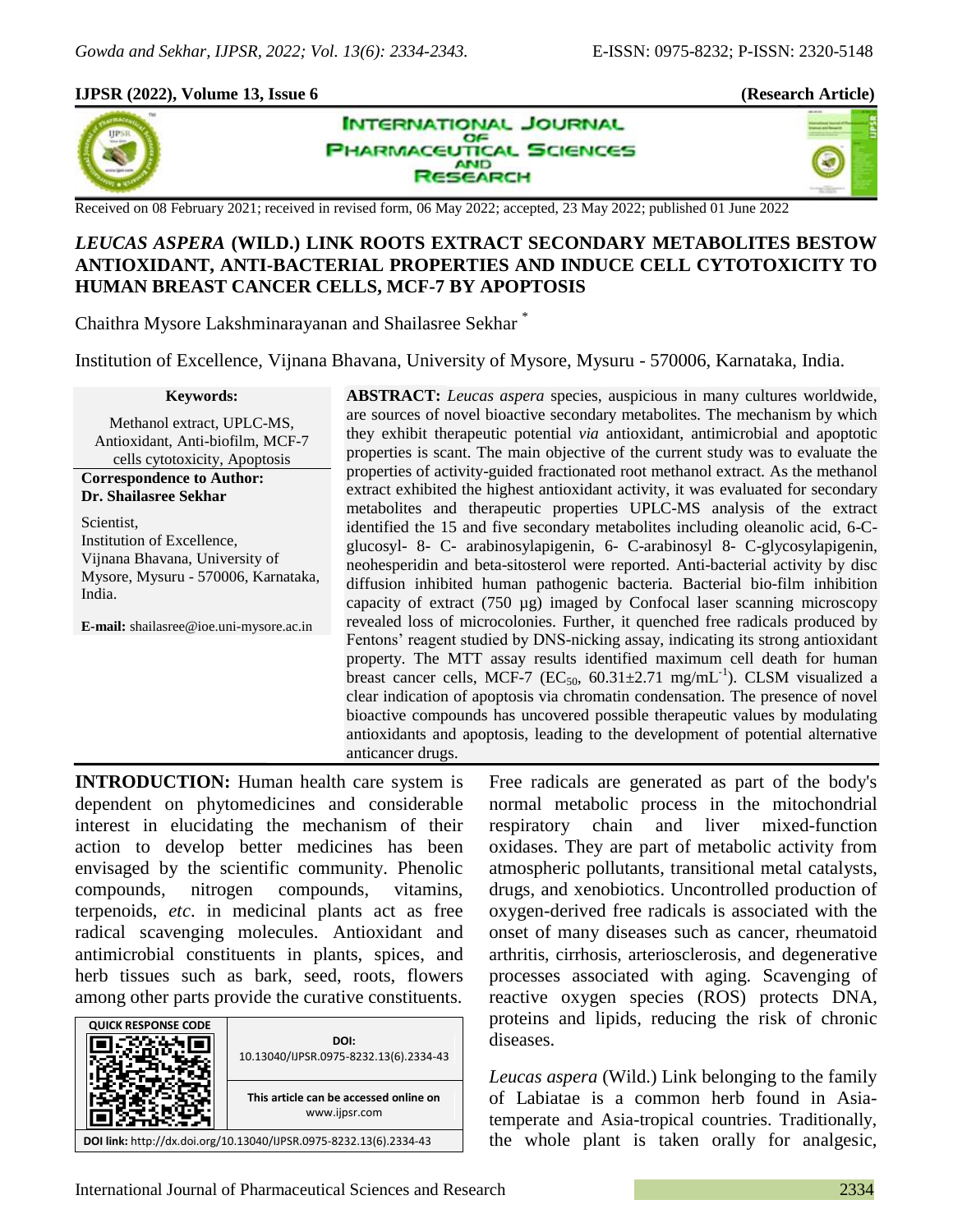antipyretic, anti-rheumatic, anti-inflammatory, and antibacterial treatment. Its paste is applied topically to inflamed areas. The entire plant is also used as an insecticide and indicated in traditional medicine for coughs, colds, painful swelling and chronic skin eruption. The plant also possesses wound healing properties and is used against cobra venom poisoning. Leaves of *L. aspera* are useful in chronic rheumatism, psoriasis, scabies and chronic skin eruptions, and their juice is used as antibacterial agent  $<sup>1</sup>$ .</sup>

However, the mechanism by which they exhibit therapeutic potential via antioxidant, antimicrobial and apoptotic properties is scant. So, this study aimed to evaluate the antioxidant potencies of the *L. aspera* roots *via* standard DPPH and ABTS assay. Further, the capacity to quench the toxic radicals generated *via* Fentons` reagent nicking DNA was analyzed, a first of its kind. The secondary metabolite fingerprint of the extract was carried out to identify the polyphenols of the extracts confidently. A differential concentration of the extract was then applied to study the antimicrobial property against *Klebsiella pneumoniae*, *Escherichia coli*, *Pseudomonas aeruginosa*, *Staphylococcus aureus,* and *Bacillus subtilis,* and the results are presented in context to the observations. Inhibition of bacterial biofilm was tested. Cell cytotoxicity studies by MTT assay and apoptosis induced were assessed morphologically using acridine orange and propidium iodide staining.

# **MATERIALS AND METHODS:**

**Plants:** The fresh roots (50 g) of the test plant were collected during winter (January, 2019) from Kigga region of Western Ghats in Chikmagalore District of Karnataka State, and herbarium specimen was deposited at the Institution of Excellence (*Leucas aspera* roots # IOE LP0014). Fresh roots were washed, shade-dried, ground to a powder and 100 g of powder were extracted three times by hexane, chloroform, and methanol (1:10 w*/*v) at room temperature, evaporated to yield dry extracts in Speed-Vac (Savant SPD 2010, Thermo Scientific), and stored under dark at 4°C until further use.

**Chemicals and Reagents:** Acridine orange, 1,1 diphenyl-2-picrylhydrazyl (DPPH), 15-lipoxygenase (soybean), quercetin, 2,2-azinobis-(3-ethylbenzthiazoline-6-sulfonic acid)(ABTS), trypsin, chloramphenicol, streptomycin, 2-(4-Iodophenyl)- 3- (4- nitrophenyl)- 5- phenyltetrazolium chloride (INT), propidium iodide, ethidium bromide and 3- (4, 5-dimethylthylthiazol-2-yl)-2, 5-diphynyl tetrazolium bromide (MTT) were purchased from Sigma (St. Louis, MO, USA). Ascorbic acid (AA), butylatedhydroxyl toluene (BHT), quercetin, Lglutamine, sodium bio-carbonate, non-essential amino acid, and minimum essential medium Eagle were purchased fromHi-Media (India). Plasmid (pBR322) and StepupTM 1kb DNA ladder were obtained from Merck Biosciences, Bangalore (India).

**LC Analysis of Methanol Extract in Negative Mode:** Synapt G2 (UPLC/MS separations with Quan-Tof) along with the Agilent zorbax SB-C18 (15cm, 3.5μm) column was coupled to an HCTultra ion trap MS detector was used for the qualitative analysis of the metabolites  $2-3$  according to manufacturers` protocol. The nebulizer pressure was 60 psi at a drying temperature of 350°C, and the nitrogen flow rate  $10$  L.min<sup>-1</sup> was used. The root methanol extract was filtered (0.2-micron syringe filters, Millipore, USA). An aliquot (15μL) was injected into the system with a dwell time of 420 msec, a flow rate of 0.4 mL.min<sup>-1,</sup> and finally, the temperature of the column was  $25^{\circ}$ C. The mobile phase consisted of  $(A)$  water  $+0.1\%$  acetic acid  $(v/v)$  and  $(B)$  acetonitrile containing 0.1% acetic acid  $(v/v)$ . The used linear gradients included 10%, 50%, 95% (repeated twice), and 100% (repeated twice)  $(v/v)$  for the A solution and 0%, 25%, 45%, 55%, 60% for the B solution. The washing time was 75 min applying 0.3 mL/min at all times. The ESI-MS spectra in negative ionization mode mass spectra were acquired by electrospray, ESI ion source (Bruker Daltonik GmbH, Bremen, Germany). The collision gas helium was used for the fragmentation in the ion trap of the isolated compounds. The detection conditions were as follows: drying gas (N2) was 300 $^{\circ}$ C at a dry gas flow rate of 35 mL.min<sup>-1</sup>, nebulizing pressure (N2) of 30 psi, and capillary voltage 4 V. Control samples were prepared by diluting separate analytic stock solutions.

**Determination of Free Radical Scavenging Capacity and Total Phenolic Content:** Two methods were used for the evaluation of the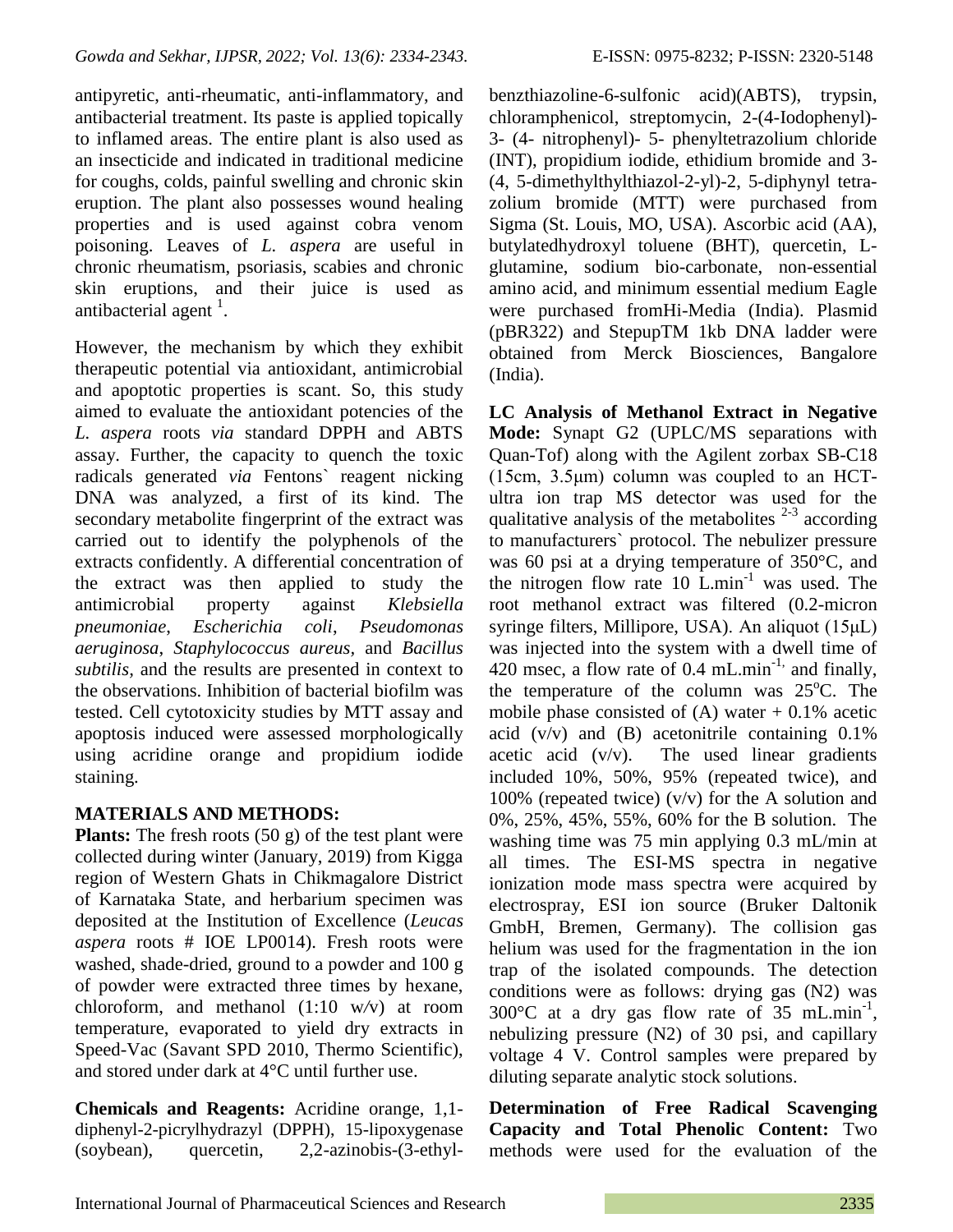antioxidant activity for methanol extracts (50, 100, 250, 500 μg/mL, 1, 5, and 10 mg/mL): DPPH. Scavenging assay and 2,2-azinobis-(3-ethylbenzthiazoline-6-sulphonic acid (ABTS  $^+$ ) assay  $^{4-5}$ . Results were compared with AA, BHT, and quercetin, the most used synthetic antioxidants. The antioxidant activity was expressed as  $IC_{50}$  values. The total phenol content of the sample was estimated using the Folin-Ciocalteu colorimetric method  $6$ .

**Bacterial Strains and Culture Conditions:** Gram (−) bacteria, *Klebsiella pneumoniae*(MTCC 432), *Escherichia coli* (MTCC 724), *Pseudomonas aeruginosa* (ATCC 27853) and Gram (+) bacteria, *viz*., *Staphylococcus aureus* (ATCC 25923) and *Bacillus subtilis* (MTCC 441), were procured from the Institute of Microbial Technology, Chandigarh, India. Bacterial inoculums were prepared by growing cells in Mueller Hinton Broth (MHA) (Hi-Media, India) for 24 h at 37°C. These cell suspensions were diluted with sterile MHB to provide initial cell counts of about  $10^4$  CFU.mL<sup>-1</sup>.

### A**ntibacterial Activity:**

**A. Agar–Disc Diffusion Method:** Disc diffusion was carried out with the above-said samples. An aliquot (5 and 10 $\mu$ L; 1mg.mL<sup>-1</sup>) was introduced on the discs (0.7 cm; Hi-Media) for this experiment. The diameter of inhibition zones was recorded and was compared against streptomycin (positive standard;  $3\mu L$  of  $1mg.mL^{-1}$ ; Sigma-Aldrich St. Louis, MO, USA) and methanol (negative standard; 10 µL) under similar experimental conditions.

**B. Minimum Inhibitory Concentration:** Microdilution methods of broth were used for measuring minimal inhibitory concentrations (MIC). Muller Hinton Broth (MHB; Merck Biosciences, Bangalore, India) was used  $^7$ . A twofold serially diluted extract (50μL) of *L. aspera* extract in methanol with a concentration range of 10, 5, 1.25, 0.625, 0.3125, 0.15625, 0.078125, and 0.0390605 mg/mL was added to the 96-well microtiter plate. The bacterial suspension (50μL) in MHB  $(10^4$ CFU.mL<sup>-1</sup>) was introduced. Control wells were prepared with culture medium (sterility control), above said extract, MHB (50μL [negative control]), bacterial suspension in MHB (50μL positive control), and methanol (positive control). The contents of each well were mixed. The MIC was defined as the lowest concentration where no

viability was observed after 24 h. This was assessed on the basis of metabolic activity visualized as purple color produced by the addition of 2-(4- Iodophenyl)-3-(4-nitrophenyl)-5-phenyltetrazolium chloride (INT; Sigma-Aldrich St. Louis, MO, USA) dissolved in water (10μL of INT, 2 mg/mL). The plates were incubated in the dark (37°C for 30 min) after the addition of INT. All measurements of MIC values were repeated in triplicate. Chloramphenicol was used as a positive control.

C. **Confocal Laser Scanning Microscopy Study to Assay Loss of Biofilm:** CLSM LSM 710 (Carl Zeiss, Germany) was used to observe the biofilm structure. The samples were prepared according to Zhang *et al.* <sup>8</sup> The overnight cultures of *P*. *aeruginosa* and *S. aureus* were prepared with the absorbance set at  $1.5 \pm 2.0$  (600 nm). The assay was conducted in a 6-well plate. Coverslips were placed in all the wells, and above the coverslip, about 2ml of the media was added. The coverslip with media was maintained as control. To the test wells, overnight bacterial suspensions (750µl) were introduced. The extracts  $(200\mu L, 750\mu g)$  were added. The plates were incubated at 37 ºC for 24h. The biofilm formed on coverslips in wells was removed carefully. The biofilm was washed with PBS. The film was stained with acridine orange and ethidium bromide (20µL; 1 mg in 400µL; Hi-Media, India). After three washes, the coverslips with stained biofilm were placed on a glass slide in an inverted position. CLSM images of the samples were imaged, and results were presented.

**DNA Strand Assay: A DNA-nicking assay was performed** using supercoiled plasmid pBR322 (Merck Biosciences, Bangalore, India)<sup>9</sup>. A mixture of 5μl of extract (1mg/ml) and 2μl of plasmid was added to 5μl of Fenton's reagent  $(30 \text{mM H}_2O_2)$ , 50Mm ascorbic acid, and  $80\mu$ M FeCl<sub>3</sub>). The final volume was made up to15μl with sterile water followed by incubating for 30 min at 37°C. The DNA was analyzed on 1% agarose gel using ethidium bromide staining. The results were documented using XR+ Molecular Imager Gel documentation system (Bio Rad, USA).

# **Evaluation of** *L. aspera* **extract Induced Cell Cytotoxicity:**

**A. Cell Lines, Culture Conditions and MTT Assay:** *In-vitro* experiments were done using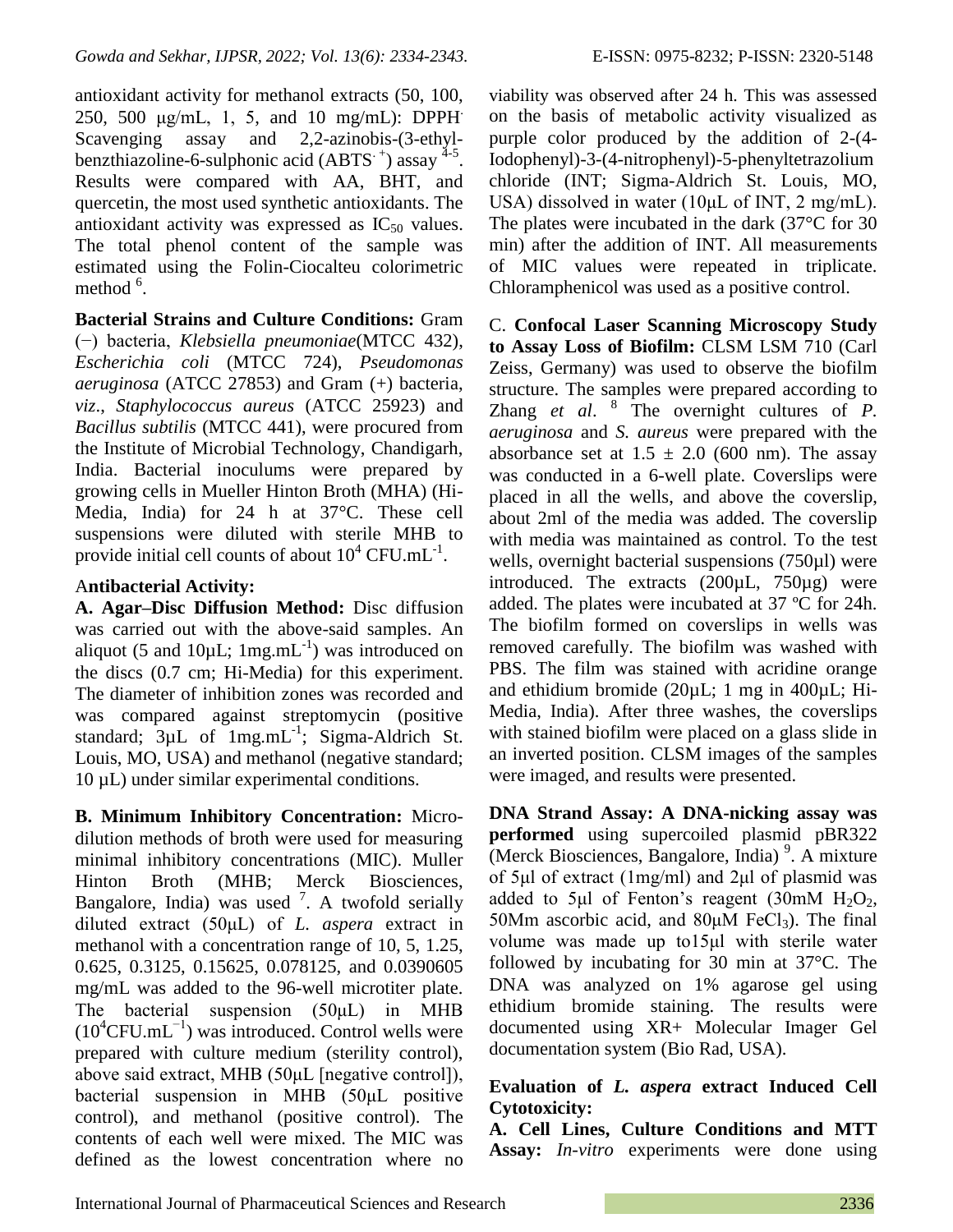human cell lines, MCF-7 (human breast cancer cells). They were grown in DMEM, supplemented with 10% FBS as per reported protocol  $^{10}$ . The cells were plated at  $3\times10^4$  cells/cm<sup>2</sup>, grown in humidified 5 %  $CO<sub>2</sub>$  with 95% air atmosphere at 37°C, and experiments were initiated 48h after plating. The culture medium was replaced two times a week. For the experiments, confluent cells were trypsinized and plated in 96-, 6-well plates or into tissue culture dishes (6 mm).

The cell viability was tested using 3-(4,5 dimethylthiazol-2-yl)-2,5-diphenyltetrazolium bromide (MTT). MTT (1 mg/mL) was dissolved in sterile phosphate buffer saline (PBS; 0.05 M phosphate buffer, pH 7.2, 0.8% NaCl) at room

temperature. The solution was further sterilized by passing through a 0.2-μm filter and stored at 4°C in the dark.

The cells were plated at  $3\times10^4$  cells/cm<sup>2</sup>, grown in humidified 5 %  $CO<sub>2</sub>$  with 95% air atmosphere at 37 °C, and experiments were initiated 48 h after plating. Different concentrations of *L. aspera* root methanol extract in the range from 1 to  $200\mu\text{g.mL}^{-1}$ into the respectively labeled wells. After 48h of incubation, MTT (10μL) was added to each well and the plates were incubated at 37°C for 4 h in the dark. The supernatants were aspirated from the wells and washed thrice with PBS. DMSO (100μL) and 25μL of 0.1M glycine buffer (pH 10.5) were added to each well. After an incubation period of 15min, the absorbance was measured at 570 nm using multimode plate reader (Varioskan Flash Top, Thermo Fisher Scientific, Germany). Controls were consisting of the same concentration of cells without *L. aspera* extract was maintained. Any absorbance due to the reaction of the extract with MTT in wells devoid of cells was subtracted from the readings. Triplicate wells were assayed for each condition.

**B. Apoptosis Assessed by Nuclear Morphology:**  Apoptotic nuclear morphological changes of MCF-7 cells after treatments with the extract were observed after dual staining with acridine orange/ propidium iodide (AO/PI). MCF-7cells  $(5 \times 10^4$ cells/well) were seeded in six-well plates on 0.01% poly-L-Lysine coated coverslips (24mm) and were treated with *L. aspera*  $(6mg.mL^{-1})$ ) and camptothecin  $(2\mu g.mL^{-1})$  for 48 h. Following incubation for 48 h, cells were washed with phosphate-buffered saline (PBS) twice and stained with  $AO/PI$   $(1mg.mL^{-1})$  mixture for 2-3min. Apoptotic nuclear morphological changes after treatments were observed by Confocal Laser Scanning Microscopy(CLSM) LSM 710 (Carl Zeiss, Germany).

**Statistical Analysis:** All experiments and measurements were made in triplicate. The values are expressed as the mean  $\pm$  Standard deviation (SD). The results were subjected to analysis of variance followed by Tukey's test to analyze differences between the *L. aspera* root methanol extract and control samples. Statistically significant differences ( $P$ -value  $< 0.001$ ) were shown.

# **RESULTS AND DISCUSSION:**

**Fingerprint Profiling** *Leucas aspera* **Root Methanol Extract for Polyphenols:** Secondary metabolites of plants, including polyphenols, provide defense against several conditions and aggressive pathogens. Potential health benefits are attributed to these due to their therapeutic properties. Studies associated with meta-analyses suggest a rich diet of plant polyphenols provides broad-spectrum protection against the onset of diseases due to ROS, including inflammation leading to cancers and cardiovascular diseases, among others.

Quality control of plant extracts involving its standardization is an important topic, in particular when such extracts are used for medicinal purposes. The negative ion mode ESI-MS is particularly effective for the characterization of  $\frac{1}{2}$  plant extracts  $\frac{2}{2}$ . Polyphenols, the secondary metabolites with health benefits, have been the center of several studies as they cannot be synthesized by human  $11$ . Fingerprint profiling *L*. *aspera* root methanol extract for polyphenols in the present study identified the presence of several molecules, and five could be identified and reported.

Polyphenol extraction was achieved using methanol as a solvent by applying sequential–liquid extraction. The LC-chromatogram obtained is shown in **Fig. 1**, and peaks were labeled according to the order of their retention time. Structural characterization was performed using the retention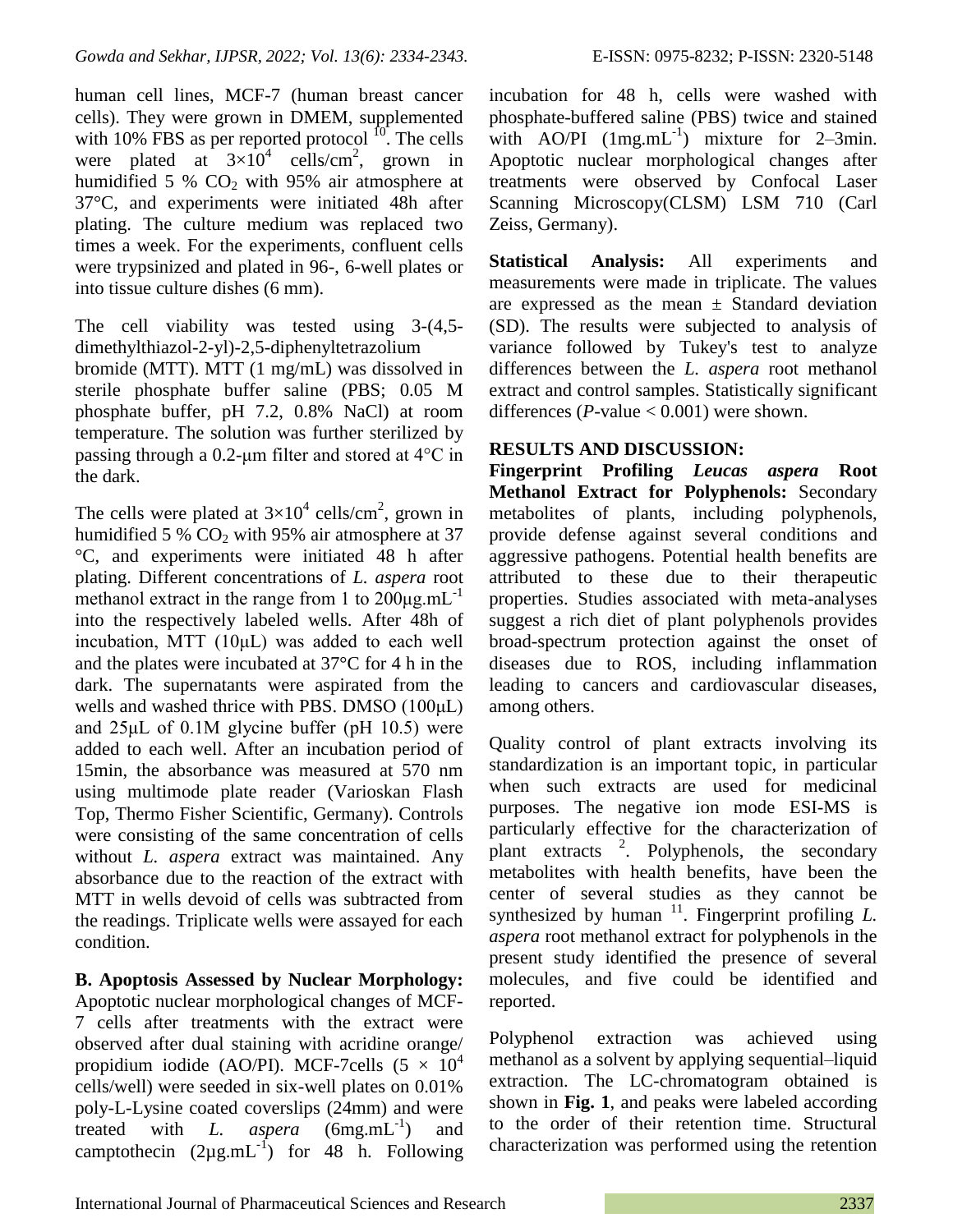time of standards, eluted metabolites, and published data  $^{2-3}$ . (+)-catechin and (+)-epicatechin were used as standards in this experiment. The presence of unknown polyphenol, oleanolic acid, 6-C-glucosyl-8-C-arabinosylapigenin, 6-C-arabinosyl 8-C-glycosylapigenin, neohesperidin and beta-sitosterol were identified. **Table 1** and **Fig. 1** summarize the LC-MS and UV-vis data and polyphenols of *L. aspera* extract details.



**TABLE 1: UPLC-MS FINGERPRINT AND POLYPHENOLS IDENTIFIED FROM** *LEUCAS ASPERA* **ROOT METHANOL EXTRACT**

| Peak no. | Compound                            | <b>Retention time (min)</b> | <b>References</b> |
|----------|-------------------------------------|-----------------------------|-------------------|
|          | unknown                             | 5.143                       | $[2]$             |
|          | unknown                             | 9.257                       | $[2]$             |
| 3        | Oleanolic acid                      | 10.842                      | $[3]$             |
| 4        | unknown                             | 11.257                      | $[2]$             |
| 5        | $(+)$ -catechin                     | 14.931                      | $[2]$             |
| 6        | unknown                             | 16.557                      | $[2]$             |
|          | 6-C-glucosyl-8-C-arabinosylapigenin | 19.081                      | $[2]$             |
| 8        | 6-C-arabinosyl 8-C-glycosylapigenin | 20.6                        | $[2]$             |
| 9        | Neohesperidin                       | 24.58                       | $[2]$             |
| 10       | (-) - epicatechin                   | 29.61                       | $[2]$             |
| 11       | beta-sitosterol                     | 35.596                      | $[3]$             |
| 12       | unknown                             | 37.51                       | $[2]$             |
| 13       | unknown                             | 38.23                       | $[2]$             |
| 14       | unknown                             | 40.15                       | [2]               |
| 15       | unknown                             | 44.03                       | $[2]$             |

The presence of beta-sitosterol was verified. The oleanolic acid, a natural triterpenoid, quenches ROS, 6-C-glucosyl-8-C-arabinosylapigenin and 6- C-arabinosyl-8-C-glycosylapigenin with potent antioxidant capacity  $\int_{0}^{10}$ , neohesperidin with strongest ROS scavenging capacity and anti-ageing effect  $^{12}$ , beta-sitosterol protection against 1,2dimethylhydrazine (DMH)-induced colon carcinogenesis  $13$  are strongest natural antioxidant agents as indicated with references above. The presence of these polyphenols in the study material could also support the therapeutic property of *L. aspera* root for mentioned applications in Khare <sup>14</sup>.

**DPPH and ABTS Radical Scavenging Assay:**  Oxidative stress as an underlying condition for the onset of central nervous system disorders, cancer, diabetes and/or cardiovascular disease has been under scrutiny. The antioxidants and their role in the prevention and/or control of deleterious health conditions have gained considerable attention. The *Leucas aspera* root extract was assessed for its antioxidant activity *in-vitro* by decreasing the level of reactive oxygen species (ROS).

The percentage of DPPH decolorization is attributed to the hydrogen donating ability of test compounds. Variable DPPH and ABTS activities were recorded when compared to the reference standards ascorbic acid, BHT, and quercetin **Table 2**. Total phenol content is also reported.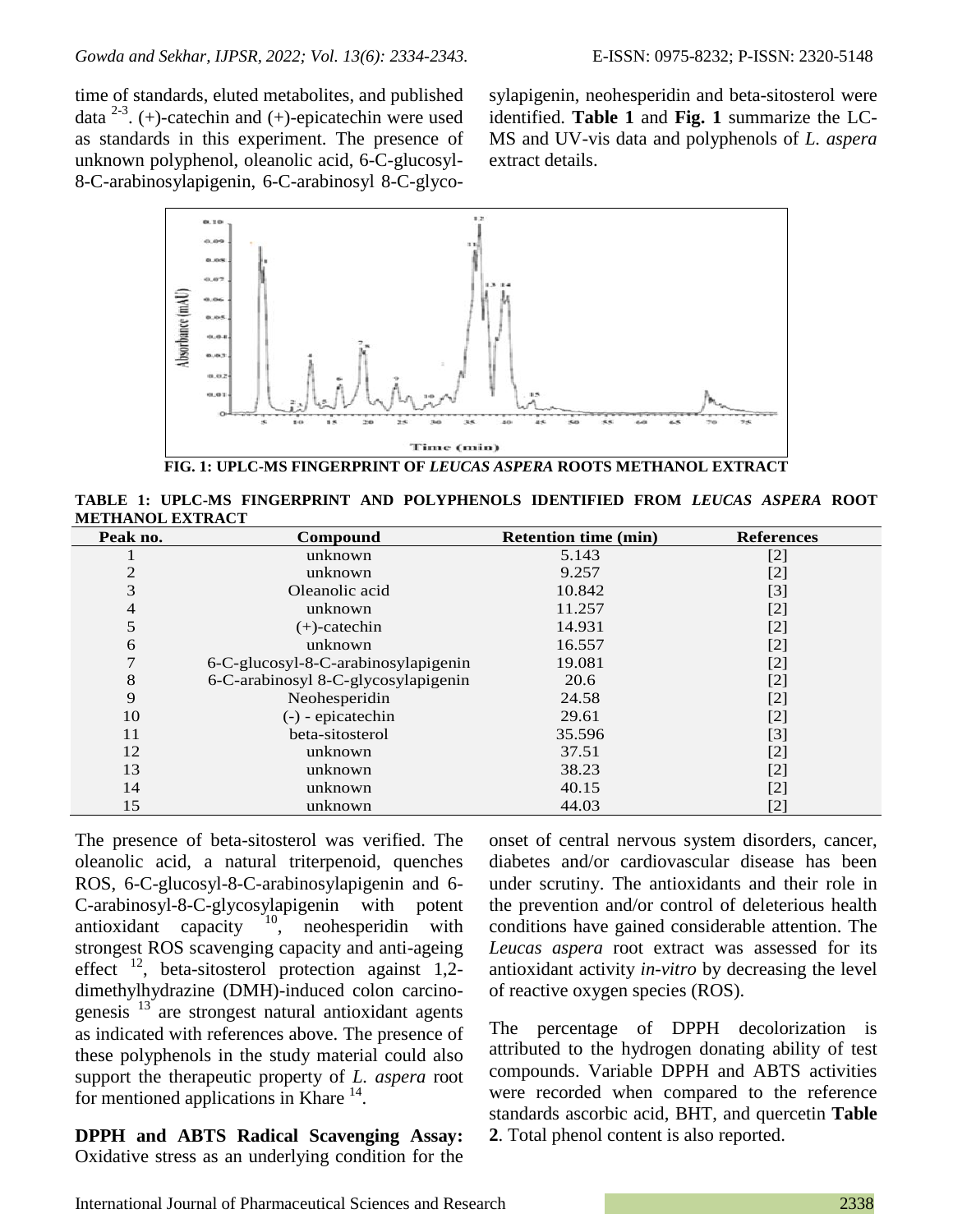| <b>Samples</b>                         | <b>DPPH</b> assay                              | <b>ABTS</b> assay                      | <b>Total phenolic Content</b>           |
|----------------------------------------|------------------------------------------------|----------------------------------------|-----------------------------------------|
|                                        | $(IC_{50}$ value in $\mu$ g.ml <sup>-1</sup> ) | $(IC_{50}$ value(µg.ml <sup>-1</sup> ) | (GAE in $\mu$ g.g <sup>-1</sup> dry wt) |
| L. <i>aspera</i> root methanol extract | $75 \pm 1.02$                                  | $70+2.31$                              | 240                                     |
| Ascorbic acid                          | $64 \pm 1.32$                                  | $56 \pm 1.89$                          |                                         |
| <b>BHT</b>                             | $55 \pm 2.02$                                  | $42 + 2.56$                            |                                         |
| Ouercetin                              | $23 \pm 1.4$                                   | $15 + 2.4$                             |                                         |

| TABLE 2: DPPH AND ABTS ANTIOXIDANT ACTIVITIES*. TOTAL PHENOL CONTENT OF <i>LEUCAS ASPERA</i> |  |
|----------------------------------------------------------------------------------------------|--|
| <b>ROOT METHANOL EXTRACTS*</b>                                                               |  |

\*Values represent the mean (n=3)

**Antibacterial Activity:** Value-added products for enhancing the value of food items by including an ingredient during processing and/or packaging are attractive. It is received more favorable by the consumer. They could be products such as breakfast cereals or extruded snacks, or ice creams.

Microbial contaminations can make considerable changes in food items and finally affect the quality of these value-added products. Microbial contaminations can adversely affect their shelf life. In contrast, the difference in intrinsic properties of vegetable oils can change the microbial load of vegetable oils. The fatty acid profile, phenolic compounds, tocopherol, and sterol contents of vegetable oils have a critical role in their intrinsic properties <sup>15</sup>. Benzoic acid, nitrites, sulfites as antimicrobial agents are in wide use. The antioxidants used include butylated hydroxyltoluene (BHT), butylated hydroxyl anisole (BHA), and ascorbic acid. The uses of chemical preservatives are reported to be additive to major health hazardous and toxicity  $16$ . Thus, the use of natural preservatives has increased and finds acceptance by the consumers as a new approach to overcome on these adverse effects <sup>17-18</sup>.

**A. Agar-Disc Diffusion Method:** In the present study, methanol extract of roots from *L. aspera* was examined for its anti-bacterial activity. Antibacterial activity by disc diffusion inhibited human pathogenic bacteria in the order: *Escherichia coli*> *Pseudomonas aeruginosa*>*Klebsiella pneumoniae*  >*Staphylococcus aureus*>*Bacillus subtilis.* Zone of inhibition studies by the agar-disc diffusion method exhibited a clear antimicrobial effect of the extract. A statistically significant inhibition of both gram (- ) and gram (+) bacteria was recorded **Fig. 2**.



**FIG. 2: ANTIBACTERIAL ACTIVITY ASSAYED BY DISC DIFFUSION METHOD AND ITS QUANTITATIVE RESULTS**

**B. Minimum Inhibitory Concentration:** These extracts were assessed for their efficiency on the bacteria by MIC analysis using the broth microdilution method. It was observed that the extract was very effective against all the bacterial strains tested in **Table 3**. It could inhibit most of the *E. coli* growth with the best MIC of 103.7μg/mL.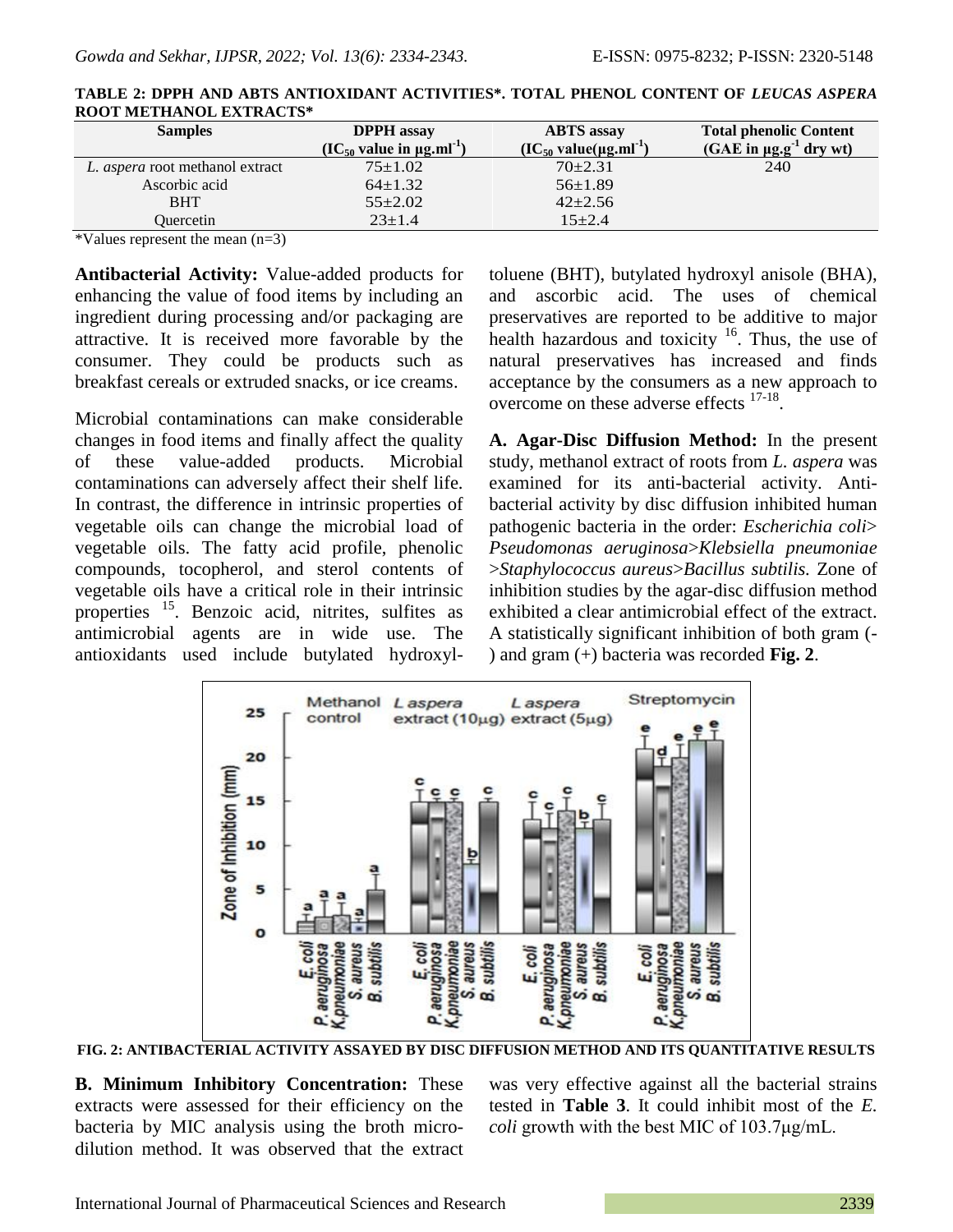| <b>Samples</b>                                       | <b>Escherichia</b>    | <b>Pseudomonas</b>  | Klebsiella                | <b>Staphylococcus</b> | <b>Bacillus</b>  |
|------------------------------------------------------|-----------------------|---------------------|---------------------------|-----------------------|------------------|
|                                                      | $\textit{coli}$ (-ve) | $a$ eruginosa (-ve) | <i>pneumoniae</i> $(-ve)$ | <i>aureus</i> $(+ve)$ | subtilis $(+ve)$ |
| L. <i>aspera</i> root methanol                       | $135.3^{b}$           | $143.6^{\circ}$     | $141.2^{\circ}$           | $148.9^{cd}$          | $136.4^{b}$      |
| extract $(5\mu g)$<br>L. <i>aspera</i> root methanol | $103.7^{\rm a}$       | $104.1^{\circ}$     | $103.6^a$                 | $127.3^a$             | $110.1^{\rm a}$  |
| extract $(10\mu g)$<br>Chloramphenicol               | 22.9                  | 31.4                | 15.3                      | 62.1                  | 31.4             |
|                                                      |                       |                     |                           |                       |                  |

#### **TABLE 3: MINIMAL INHIBITORY CONCENTRATION\* (μg/mL)**

\*Values represent the mean (n=3)

**CLSM (Confocal Laser Scanning Microscopy) Observation of Biofilm:** Resistance to antimicrobials has posed an important global health issue, thus resulting in a huge gap between resistance and development of new antimicrobials. It is reported that several plant extracts may have good activity per se. They could also be sources of effective antimicrobial compounds that can act against pathogens' planktonic and/or biofilms.

Gram (+) strain, *Staphylococcus aureus* (ATCC 25923) and gram (-) strain, *Pseudomonas*  *aeruginosa* (ATCC 27853), commonly reported as biofilm-forming strains, were included in this study. From sample observations of controls, *S. aureus* **Fig. 3a** and *P. aeruginosa* **Fig. 3c** formed an uninterrupted biofilm on the support. The addition of the extract  $(200\mu L, 750\mu g)$  resulted in a loss in the biofilm. CLSM studies visualized a significant biofilm inhibition. Patches and broken down of the biofilm architecture and decreased micro-colonies containing S. aureus Fig. 3b and P. aeruginosa Fig. 3d were recorded*.*



**FIG. 3: BIOFILM INHIBITION ASSAY OF** *LEUCAS ASPERA* **ROOT METHANOL EXTRACT AS ANALYZED BY CONFOCAL LASER SCANNING MICROSCOPY. CONTROL SAMPLES OF TESTED BACTERIA,** *STAPHYLOCOCCUS AUREUS* **(FIGURE 3A) AND** *PSEUDOMONAS AERUGINOSA* **(FIGURE 3C) FORMED AN UNINTERRUPTED BIOFILM ON THE SUPPORT. A SIGNIFICANT BIOFILM INHIBITION AS VISUALIZED BY CLSM STUDIES WITH BREAKDOWN OF THE BIOFILM ARCHITECTURE AND WITH DECREASED MICRO-COLONIES ON THE COVER-SLIPS CONTAINING***S. AUREUS* **(FIGURE 3B) AND** *P. AERUGINOSA* **(FIGURE 3D)***.*

Phenols and flavonoids in the plant extracts exhibit anti-bacterial activity  $19-20$ . A few were identified in the current studies. However, several unknown compounds were still present that were not identified in this study. Thus, more work is required to identify these compounds that will be

taken up in the future, revealing a potent antibacterial molecule.

**DNA Strand Scission Assay:** Protecting DNA from damage was investigated. The efficacy of the extracts was tested. The plasmid DNA (pBR322)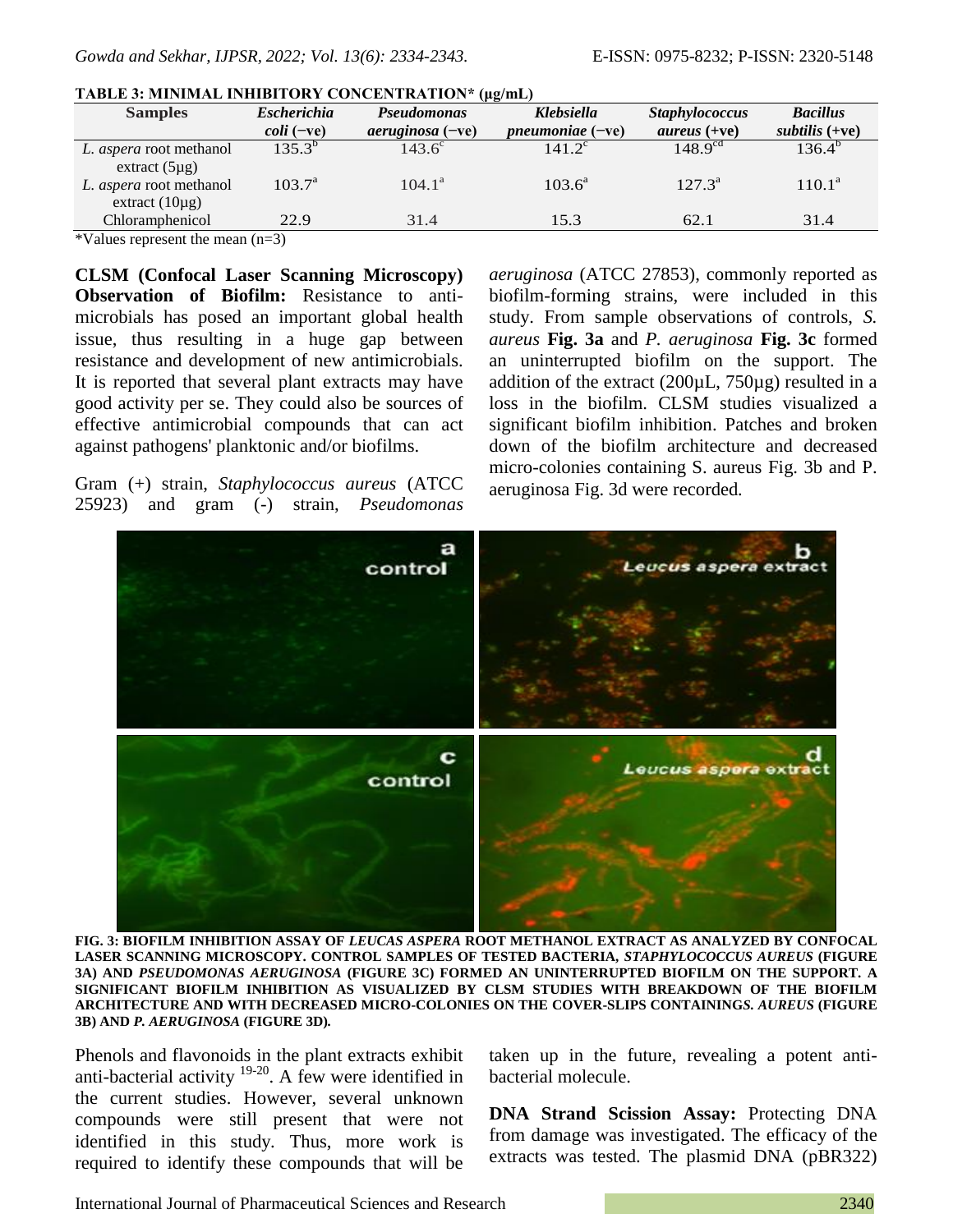was exposed to a Fenton reagent used as a source of hydroxyl radical (30 min at 37°C). The plasmid DNA was damaged by the Fenton reagent resulting in supershift in native double-stranded DNA band (Form I) to single-stranded (as indicated by arrows), nicked DNA (Form II) as visualized in agarose gel electrophoresis **Fig. 4**. In comparison, when plasmid DNA was pre-incubated with 10μg of extract for 30 min and later exposed to Fenton reaction under similar conditions as above, *L. aspera* extract could prevent scission. It offered prominent protection to DNA.

The protective effect of the extract on DNA may be attributed to the presence of phenols and flavonoids, as they can prevent ROS production by complexing cations such as copper and iron that participate in hydroxyl radical formation.



FIG. 4: DNA PROTECTION STUDIES: EFFECT OF *LEUCAS ASPERA* **ROOT METHANOL EXTRACT ON THE PROTECTION OF DNA (PLASMID pBR322) DNA STRAND SCISSION INDUCED BY HYDROXYL RADICALS PRODUCED BY FENTON REAGENT. FENTON REAGENT INDUCED A SUPERSHIFT IN NATIVE DOUBLE-STRANDED DNA BAND (FORM I) TO SINGLE-STRANDED), NICKED DNA (FORM II) AS INDICATED BY ARROWS WAS CONFIRMED IN AGAROSE GEL ELECTROPHORESIS. M, DNA LADDER (1 kb); LANE 1, pBR322 (NATIVE PLASMID DNA); LANE 2, pBR322 DNA +FENTON REAGENT; LANE 3, pBR322 +** *L. ASPERA* **ROOT METHANOL EXTRACT + FENTON REAGENT.**

**Cytotoxicity Assay:**  $EC_{50}$  is a useful parameter for quantification of drug effect on cell survival. The effect of increasing the concentration of extracts on the cytotoxicity to MCF-7 cells was measured by MTT assay. A dose-dependent curve identified the EC<sub>50</sub> value of  $6.31 \pm 2.71$  mg.mL<sup>-1</sup> for the extract. The positive control, camptothecin, assayed for cytotoxicity under similar conditions, exhibited EC<sub>50</sub> of  $1.28 \pm 3.11$  mg/mL **Table 6**.

#### **TABLE 6: CELL CYTOTOXICITY STUDIES ON MCF-7 CELLS**

| <b>Samples</b>                  | $EC_{50}$                           |
|---------------------------------|-------------------------------------|
| L. aspera root methanol extract | 6.31 $\pm$ 2.71 mg.mL <sup>-1</sup> |
| Camptothecin                    | $1.28 \pm 3.11 \mu g.mL^{-1}$       |
| *Data are mean + $SD (n = 3)$   |                                     |



**FIG. 5:** *LEUCAS ASPERA* **ROOT METHANOL EXTRACT AND CAMPTOTHECIN INHIBITED CELL GROWTH AND INDUCTION OF APOPTOTIC NUCLEAR MORPHOLOGY IN MCF-7 CELLS. MCF-7 CELLS WERE TREATED WITH THE INDICATED CONCENTRATIONS OF THE EXTRACT AND CAMPTOTHECIN. THEY WERE STAINED WITH AO/PI DUAL STAINING. V, VIABLE CELLS; CC, CHROMATIN CONDENSATION; LA, LATE APOPTOTIC CELLS ARE INDICATED IN THE REPRESENTATIVE IMAGES (n=3)**

*L. aspera* **Root Methanol Extract Induces Cell Cytotoxicity to MCF-7 Cells was Visualized by Acridine Orange (AO) – Propidium Iodide (PI) Staining for Morphological Observation of Cell Structure by Confocal Laser Scanning Microscopy (CLSM):** An in-depth study was also carried out by acridine orange(AO)/ propidium iodide (PI) double staining to decipher the mechanistic aspect of cancer cell death and to confirm apoptosis. The emission of green and orange fluorescent wavelengths by AO and PI respectively forms the basis of this assay. PI is a cell impermeable nucleic acid stain and is internalized only when the membrane is compromised. MCF-7 cells were stained with AO and PI dual stain wherein emission of green and orange fluorescent wavelengths by AO, and PI respectively was recorded by Confocal laser scanning microscopy. An increase in orange fluorescing nuclear stain **Fig. 5b, c** indicates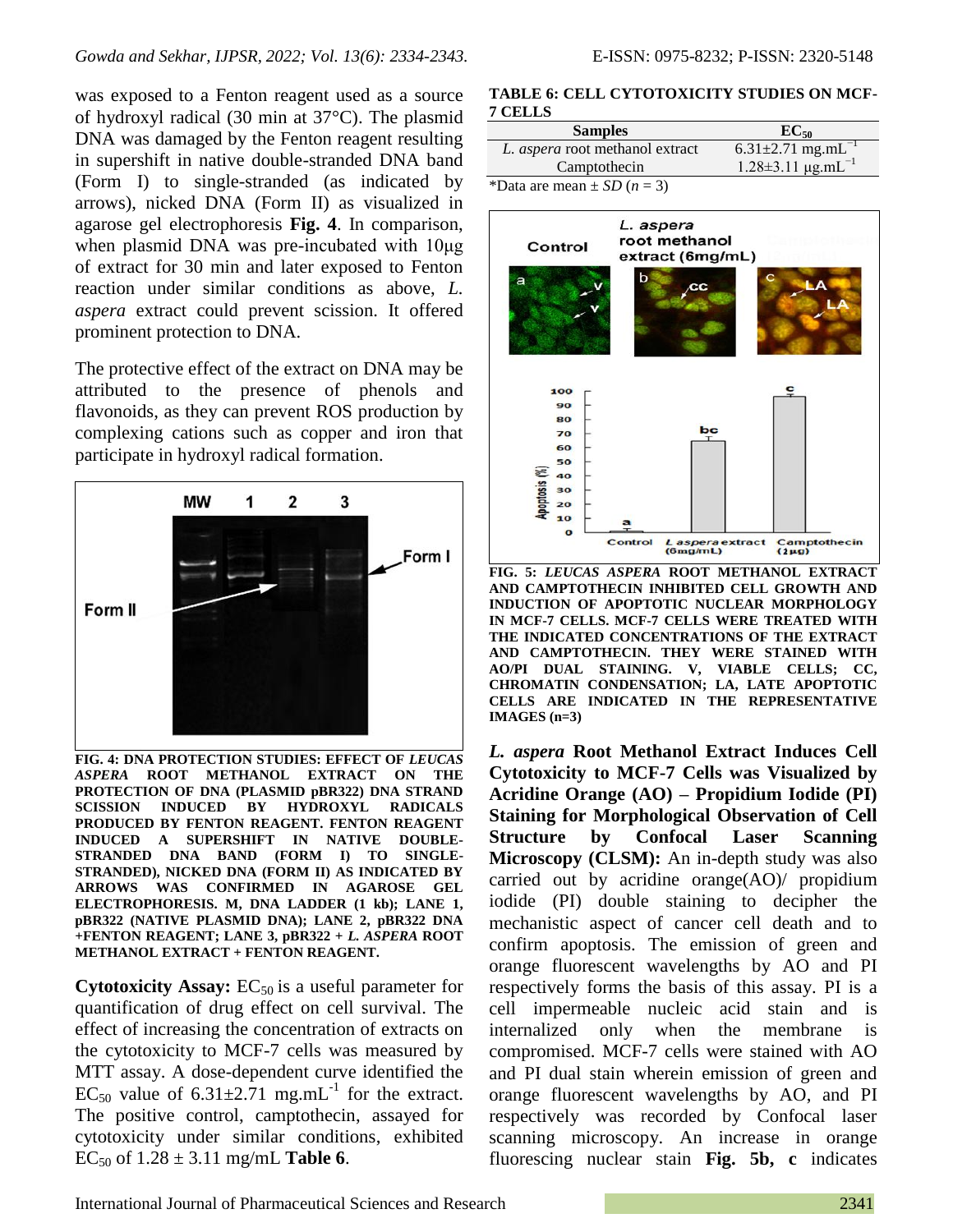apoptosis with chromatin condensation for F. religiosa extract and camptothecin compared to controls Fig. 5a visualized green (indicating live cells) observed. Chromatin condensation confirms MCF-7 cell cytotoxicity by extract to be an apoptotic event. Chromatin condensation and DNA fragmentation by caspase-activated endonucleases are characteristics of apoptosis  $21-22$ . These events are observed during late apoptosis following caspases' activation and nuclear DNA degradation into nucleosomal units 23-24 .

**CONCLUSION:** Thus, the knowledge of the signaling pathways along with physiological responses to the natural product, including activity guided fractionated medicinal plant extract, partially or characterized natural molecules, synthesized molecular entities and/or therapeutic drugs, defines the essentials to understanding the mechanism of toxicity. Thus, these studies were incorporated in the analysis of the therapeutic potential of *Leucas aspera* extract.

Hence, the excellent apoptotic and antioxidant activity demonstrated by the extract of *L. aspera* could indicate the potential of this species as the pharmaceutical source.

**ACKNOWLEDGEMENT:** CG and SS acknowledge the financial support given by the University Grants Commission, New Delhi, India, and Institution of Excellence at the University of Mysore granted by the Ministry of Human Resource Development, Government of India, New Delhi, India, UOM/IOE/RESEARCH/I/2010-11, dt22.04.2010for the facilities.

CG performed the extraction and antioxidant study and analyzed the data. SS performed the antibacterial and MCF-7 cell cytotoxicity assays. Both drafted the manuscript and edited the same. SS planned and supervised the work and finalized the manuscript. Both the authors approved the final version of the manuscript.

**CONFLICTS OF INTEREST:** The authors declare no conflict of interest.

### **REFERENCES:**

1. Kumar GV and Devanna N: An update of Leucas aspera- a medicinal plant. International Journal of Science and Research Methodology 2016; 5:1-19.

- 2. Choi JY, Desta KT, Lee SJ, Kim YH, Shin SC, Kim GS, Lee SJ, Shim JH, Hacımüftüoğlu A and Abd El-Aty AM: LC-MS/MS profiling of polyphenol-enriched leaf, stem and root extracts of Korean *Humulus japonicus* Siebold &Zucc and determination of their antioxidant effects. Biomedmedical Chromatography 2018; 32: 1-8.
- 3. Kumar BR: Application of HPLC and ESI-MS techniques in the analysis of phenolic acids and flavonoids from green leafy vegetables (GLVs). Journal of Pharmaceutical Analysis 2017; 7: 349-64.
- 4. Torre MP, Cavero RY, Calvo MI and Vizmanos JL. A Simple and a reliable method to quantify antioxidant activity *in-vivo*. Antioxidants 2019, 8: 1-11.
- 5. More GK and Makola RT: *In-vitro* analysis of free radical scavenging activities and suppression of LPS-induced ROS production in macrophage cells by *Solanum sisymbriifolium* extracts. Scientific Reports 2020; 10: 1-9.
- 6. Shivamallu A and Shailasree S: *Delonix regiaboj*. Ex. Hook raffin; family: Fabaceae, bark methanol extract phytochemical profile and potential therapeutic evaluation. Asian Journal of Pharmaceutical and Clinical Research 2020; 13: 100-05.
- 7. Klanˇcnik A, Piskernik S, Jeršek B and Možina SS: Evaluation of diffusion and dilution methods to determine the antibacterial activity of plant extracts. Journal of Microbiological Methods 2010; 81: 121-26.
- 8. Zhang W, Wang Y, Tian RM, Bougouffa S, Yang B, Cao HL, Zhang G, Wong YH, Xu W, Batang Z, Suwailem AS, Zhang XX and Qian PY: Species sorting during biofilm assembly by artificial substrates deployed in a cold seep system. Scientific Reports 2015; 4: 6647-54.
- 9. Lee JC, Kim HR, Kim J and Jang YS: Antioxidant activity of ethanol extract of the stem of *Opuntia ficus-indica* var. saboten. Journal of Agriculture and. Food Chemistry 2002; 50: 1619-24.
- 10. Podio NS, Baroni MV, Pérez GT and Wunderlin DA. Assessment of bioactive compounds and their *in vitro* bioaccessibility in whole-wheat flour pasta. Food and Chemistry 2019; 293: 408-17.
- 11. Peterson J and Dwyer J: Flavonoids: dietary occurrence and biochemical activity. Nutritional Research 1998; 18: 1995-98.
- 12. Guo C, Zhang H, Guan X and Zhou Z: The anti-aging potential of neohesperidin and its synergistic effects with other Citrus flavonoids in extending chronological lifespan of *Saccharomyces cerevisiae* BY4742. Molecules 2019; 24: 1-14.
- 13. Baskar AA, Numair AKS, Paulraj GM, Alsaif MA, Muamar MA and Ignacimuthu S: β-sitosterol prevents lipid peroxidation and improves antioxidant status and histoarchitecture in rats with 1,2-dimethylhydrazineinduced colon cancer. Journal of Medicine and Food 2012; 15: 335-43.
- 14. Khare CP: Indian Medicinal Plants, An Illustrated Dictionary, 1st ed. Springer, New Delhi. 2007; 812.
- 15. Kalogianni AI, ThomaiLazou T, Bossis I and Gelasakis AI: Natural phenolic compounds for the control of oxidation, bacterial spoilage and foodborne pathogens in meat. Foods 2020; 9: 1-28.
- 16. Bhaskar A, Sekhar S and Javaraiah R; Antibiofilm and anti-inflammatory potential of lignans with collegial effect: Secoisolariciresinol diglucoside and sesamin as antimicrobial sources. Journal of Applied Biology and Biotechnology 2020; 8: 45-51.
- 17. Mei J, Ma X and Xie J: Review on natural preservatives for extending fish shelf life. Foods 2019; 8: 1-28.